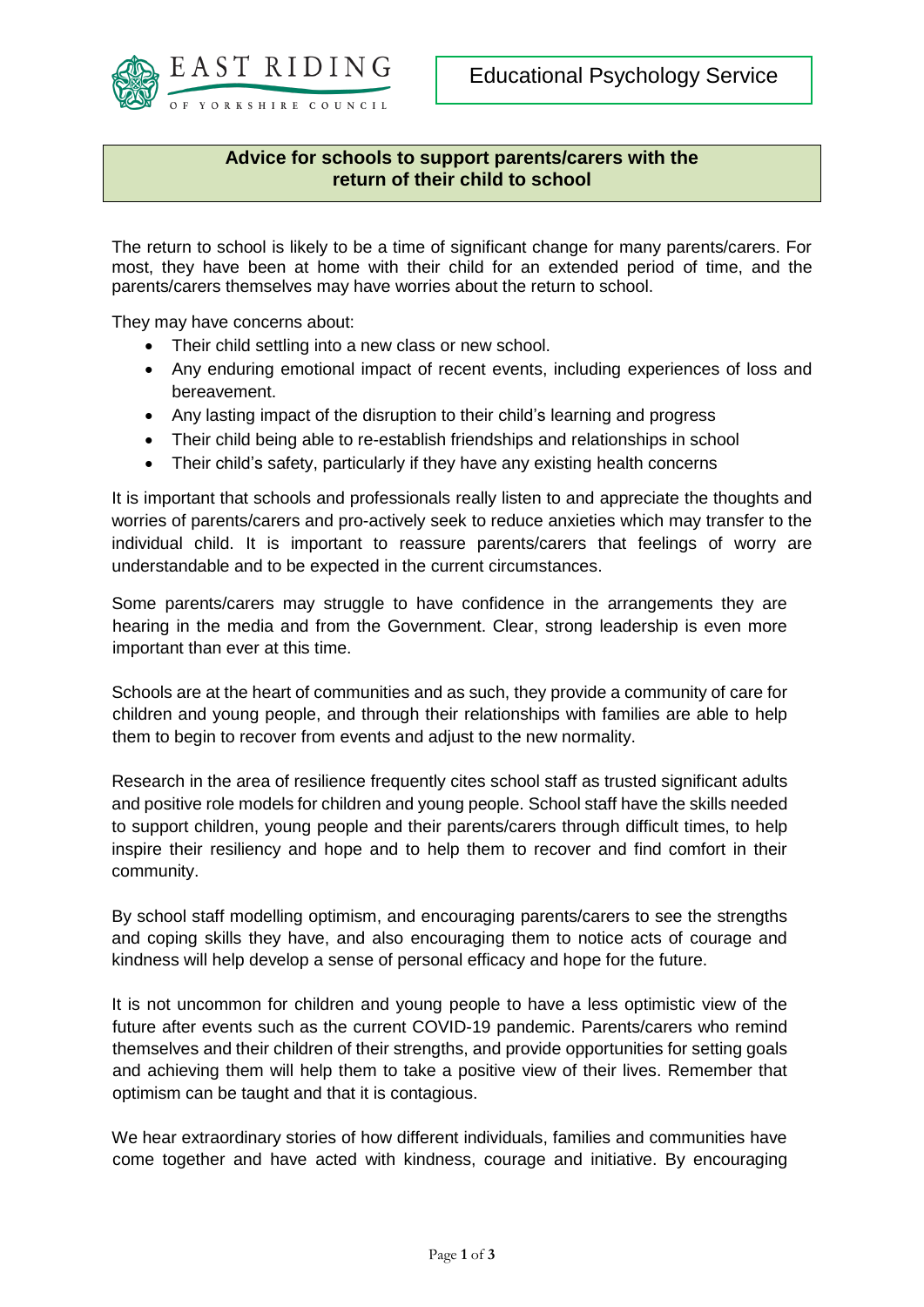parents/carers to share their stories about ways in which their community has helped each other can really help to re-establish connections.

## **Advice for supporting ALL parents/carers.**

- Ensure there is effective and enhanced communication in place in the lead up to any return to school. This should include contact from the pupil's new class teacher (if this has changed) and key workers (if relevant). This will enable the sharing of information on both sides, and offer parents/carers an opportunity to share information that may impact on their child's return to school (for example, have they experienced bereavement and loss as a result of Covid 19, have there been any changes within the family, are parents/carers key workers etc.).
- Ensure parents/carers are aware of all plans that are being implemented for transitions and the enhanced arrangements on offer. Explain what is different about the process of transition this year.
- If social distancing and safety measures remain in place at the point of the return to school, make sure that parents/carers know how these are being implemented in school.
- Parents/carers may appreciate information being shared with them about changes that they can prepare their child for: new staff, classroom, routines, and any changes that have occurred in school.
- Offer a key point of contact for questions and concerns. Parents/carers may have more queries than would typically be expected at a transition point.
- Once children return to school, parents/carers may continue to need an enhanced level of contact, and the space and opportunity to talk to staff about the settling in process more frequently than might typically be planned.
- Share information with parents/carers about the emotional support and provisions that will be in place for all children in the weeks (and months if necessary).
- Ensure parents/carers are aware of how any impact on learning will be addressed over the coming months.

**Additional advice for supporting parents/carers of children entering Reception / Year 1** For parents/carers of children formally entering school for the first time, the current situation may result in increased worries and the possibility of separation anxiety occurring.

- Schools may consider replacing the typical 'home visits' that support transition, with virtual meetings and video calls where this is possible.
- Parents/carers are likely to find the use of virtual video tours of the setting, including points of entrance, cloakrooms etc useful.
- Consider how you can enhance home-school communication in the initial weeks.
- Parents/carers may need greater sensitivity and flexibility in how they separate from their child at the start of the day. Work with parents/carers to make this an emotionally supportive process for them, as well as for their child.
- Staff should ensure they are available to talk to parents/carers at the start and end of day. Parents/carers may need more contact, and over a longer period of time than is typically expected. This may mean that an extra member of staff is required to support classroom routines at that time in order to make key staff available.
- Resources such as 'The Invisible String' can also help parents/carers to feel connected to their son or daughter when they are separated.